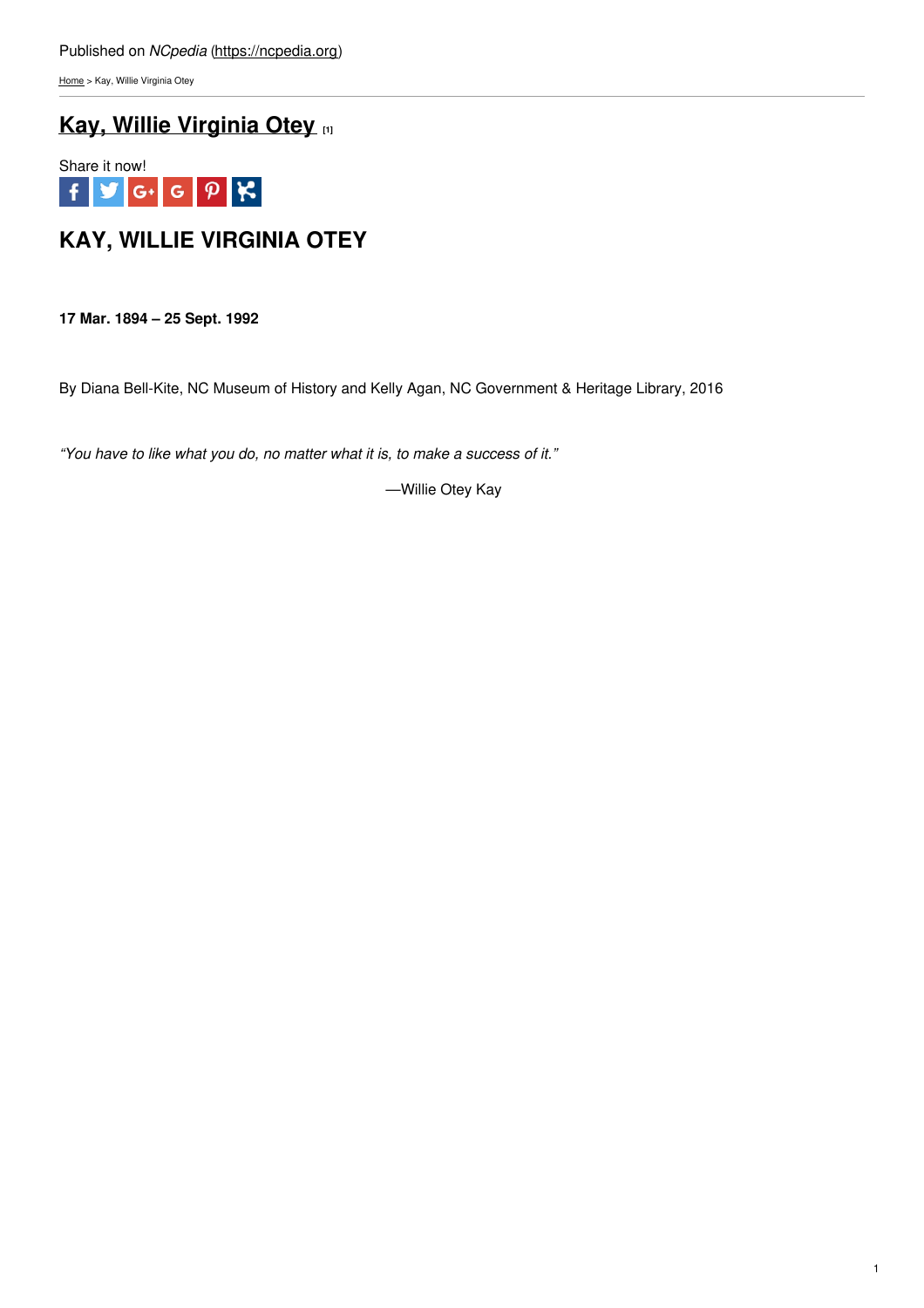

**"Dress, Mother of Groom," pink satin brocade, made by Willie Otey Kay, 1959. Item H.1980.131.1 from the collection of the North Carolina Museum of History. Used courtesy of the North Carolina [Department](https://collections.ncdcr.gov/RediscoveryProficioPublicSearch/ShowItem.aspx?71931+&71931+) of Natural and Cultural Resources. [2]**

Raleigh dressmaker, Willie Otey Kay, was born as Willie Virginia Otey to Henry Gaston Otey (1873-1937) and Josephine Alston Otey (1876-1924) on March 17, 1894. The Oteys married in 1893, and Willie was one of eight children who grew up in the family's home on Cabarrus Street, within walking distance of Raleigh's downtown. She first picked up sewing from her mother and grandmother and later became a dressmaker in Raleigh.

For more than 60 years she sewed elegant, dream-like gowns for girls and women, both black and white. Making beautiful, one-of-a-kind creations designed for the individuals who wore them earned Kay a reputation as the go-to designer for ladies' formal wear in North Carolina and beyond.

A resident of Raleigh, Willie Kay died on September 29, 1992 at the age of 98 and was buried in the city's New Hope Cemetery, established in 1872 for African Americans and today listed on the National [Register](https://ncpedia.org/national-register-historic-places-north-carolina) of Historic Place [3]S. Her life and work were featured in numerous [publications,](https://ncpedia.org/north-carolina-museum-history) including the *News & Observer*, and in 2016 an exhibit at theNorth Carolina Museum of History [4] presented her life and legacy. That legacy included both her enduring creations as well her descendents' impact in the push for civil [rights](https://ncpedia.org/history/20th-Century/african-american-civil-rights) [5].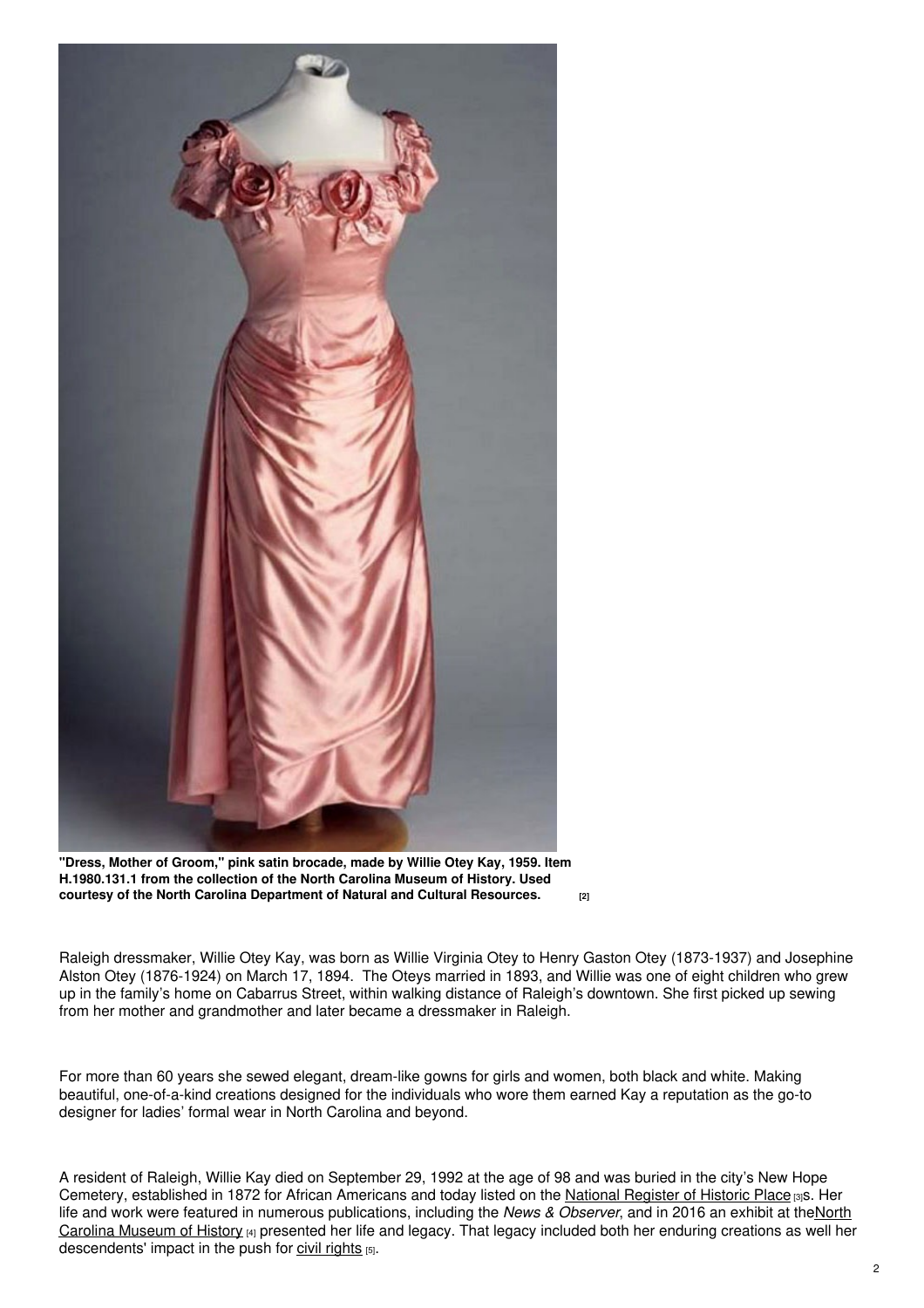# **Life in Raleigh and Wilmington**

Willie's father Henry Otey, a prosperous African American businessman, owned a barbershop inside Fayetteville Street's upscale Yarborough House hotel. At the Yarborough, Otey would have served exclusively white customers, especially politicians and well-to-do businessmen. The hotel was at various times home to North Carolina governors who lived there from the close of the [Civil](https://ncpedia.org/history/cw-1900/civil-war) War  $_{[6]}$  to 1891 when the [Executive](https://ncpedia.org/governors-mansion) Mansion  $_{[7]}$  was completed. The Yarborough was a place where many business and political discussions and governmental policy decisions took place, steps from the State Capitol.

The Otey family, with eight children, lived on Cabarrus Street, within walking distance of Hargett Street's African American business district. The area took shape as black entrepreneurs organized together when racial segregation began to intensify around 1900. In the aftermath of the  $1898$  [elections](https://ncpedia.org/history/cw-1900/wilmington-massacre-1898)  $_{[8]}$  in which white supremacist Democrats took political and governmental control of the state and the ensuing violence in [Wilmington](https://ncpedia.org/history/cw-1900/wilmington-massacre-1898) the same year<sub>[8]</sub>, the state succeeded in turning back years of progressive politics and reform. During that time, the General Assembly passed the state's first Jim Crow era legislation requiring separation of races in passenger trains and an [amendment](https://ncpedia.org/disfranchisement) taking voting rights away from African Americans **[9]** was added to the state constitution. The suffrage amendment effectively blocked black Republican political and social gains, ushering in a new era of discrimination and setting the stage for 20th century racial [segregation](https://ncpedia.org/history/20th-Century/segregation-1920s) [10]. Some of Henry Otey's clients would have been among the men who succeeded in turning back the political and social clock. Willie Otey grew up in this social and political environment.



Willie Otey (Willie Kay), Raleigh, NC, photo by Manly W. Tyree, ca. 1910; copy courtesy of Ralph Campbell, Jr. Item N 93 9 66, collection of the State

Archives of North Carolina. Willie Otey attended Shaw [University](https://ncpedia.org/shaw-university) [11]. She majored in Home Economics, won first prize in the school's dressmaking competition, and graduated in 1912. At Shaw she met her future husband, John Walcott Kay, a student at the university's [Leonard](https://ncpedia.org/leonard-medical-school) Medical School [12]. Born in 1890 and from Weldon, North Carolina, John Kay had previously attended Kittrell [College](https://ncpedia.org/kittrell-college) [13] and matriculated at Shaw in 1908. Years later, some of the Kay children attended Shaw, and Willie Kay gave back to her alma mater as a successful businesswoman.

Willie Otey and John Kay married in 1915, and they moved to Wilmington where he pursued his medical career. In 1920 he co-founded, along with six other physicians and community members, a hospital for blacks – the Community Hospital. In Wilmington, the Kays had seven children, although only five survived infancy. They were married for 12 years when their life together came to a tragic end in 1927 when John Kay died from complications of an abdominal hernia. He had been aware of the developing condition but had ignored it, instead focusing on the care of his patients. He had surgery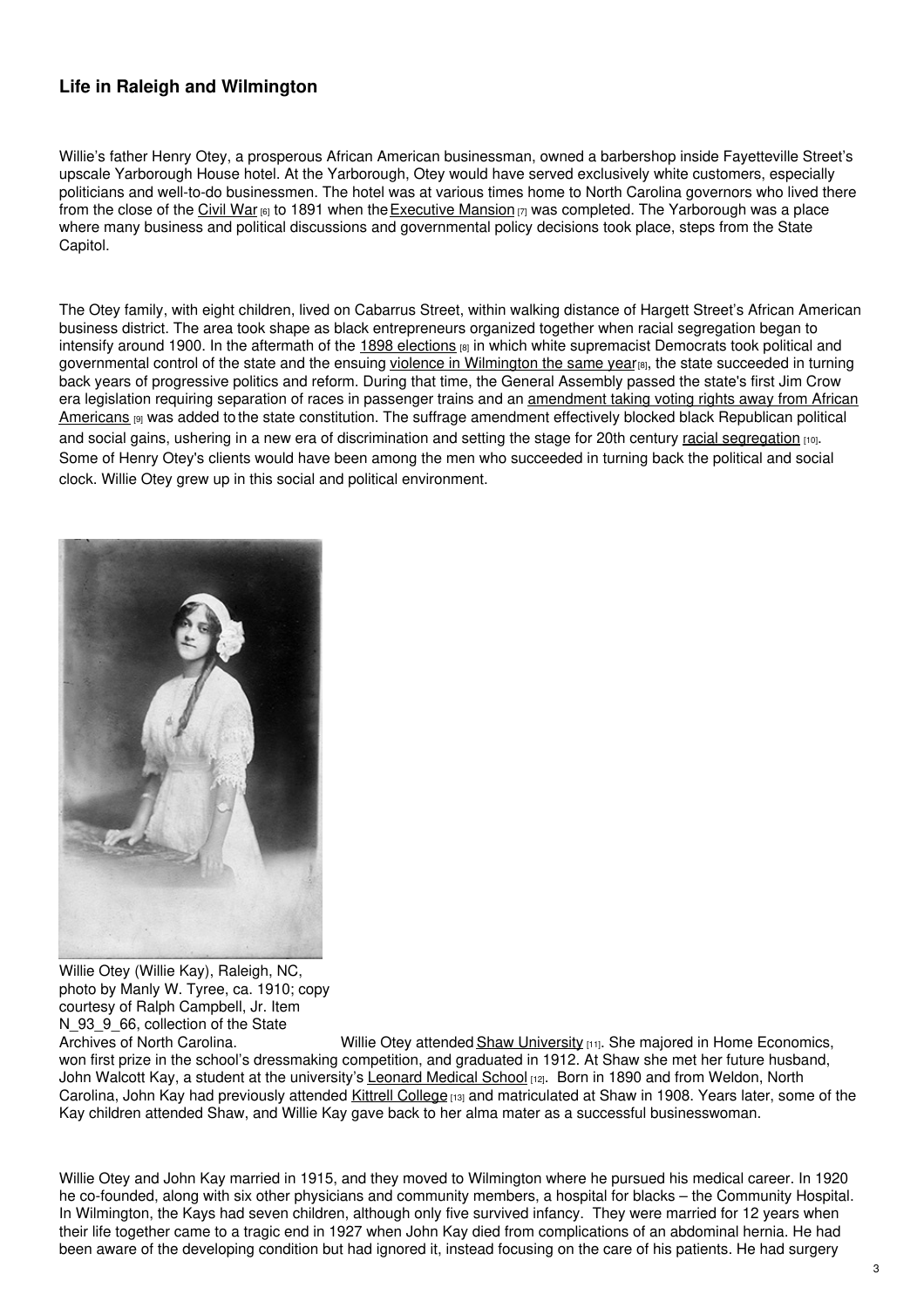## **Dressmaking: Art and Politics**

Willie Kay returned to Raleigh with her children, ages 5 to 9, moved into her parents' house and took up dressmaking to support her young family. Overcoming despondence over her husband's death and her unfortunate changed circumstances, she rediscovered her creative past. She decided to turn to a new identity as a seamstress and transformed her abilities into a successful and enduring business. She set up shop at home, where she could be present for her children during the day. Her sisters offered support, and her father spread word of her new enterprise through conversations with clients during haircuts and shaves. Wives and daughters of Henry Otey's clients began to commission dresses, and Willie Kay embraced her new identity: Dressmaker.

Kay did not seek to create avant-garde fashion. Instead, she created figure-flattering formalwear that reflected the times. She designed what her clients wanted while tactfully guiding them toward sound choices. No one knew just how Willie Kay chose her clients, but she was in such demand that even the most prominent socialites worked around her schedule. Once granted an appointment, customers came to her home sewing room for consultations and measurements. Some knew exactly what they wanted. Others needed to look through the fashion magazines and drawings she kept handy. Despite her popularity, Kay never inflated her prices to retail rates. She charged only what she considered fair.



Willie Otey Kay finishing a debutante dress, Raleigh, N.C., September 4, 1974. Item NO 9-4-1974\_Fr20, from the *News & Obsever* collection at the State Archives of North Carolina. Image copyrighted. For further use, please<br>contact the News & Observer.

Those who knew Kay described her as soft-spoken, gentle, and refined — personality traits that contributed to her business success. She could calm a nervous debutante and satisfy a demanding bride while inspiring confidence in the mother footing the bill. And despite her clients' prestige, they worked around Kay's schedule. As many as 50 to 60 young women and their mothers would seek a coveted appointment each year to have a debutante gown made. Less than half would ultimately be chosen to receive a dress due to Kay's busy schedule.

A cedar closet, built for Willie Kay by her son, John, shielded new dresses from customers' curious eyes. When a woman came to see and try on her dress, Kay would remove it from the closet while carefully concealing other clients' dresses. She practiced utmost discretion to ensure that designs remained secret until the wearer appeared in public. Kay often photographed customers modeling her finished designs, and many clients provided her with studio portraits of themselves in her dresses. She carefully preserved these images in the scrapbook she kept of her work.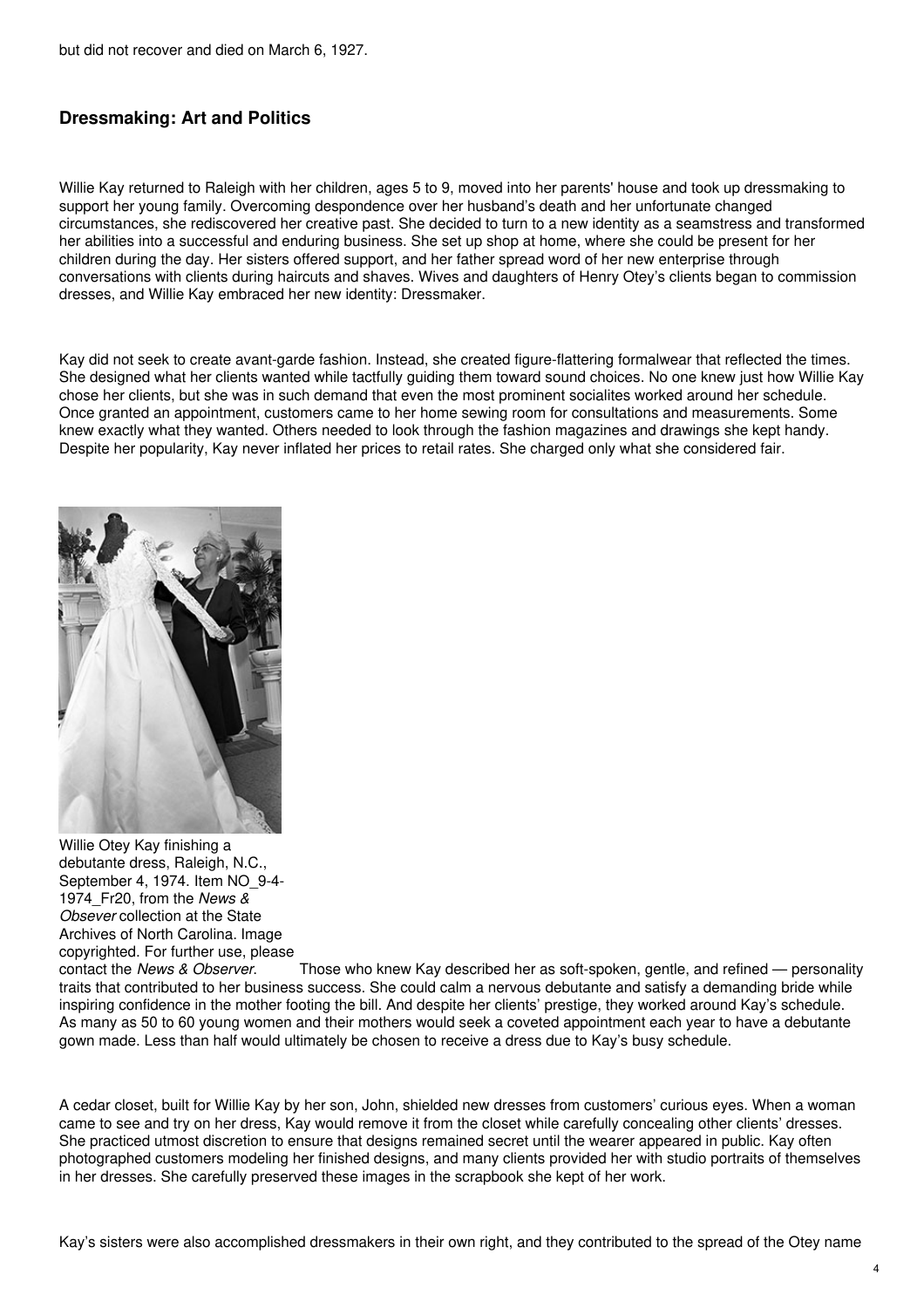and its association with unique fine formalwear. Mildred Otey Taylor established her own dressmaking business, as did Chloe Otey Jervay Laws. Elizabeth Otey (Lizzie) Constant beaded expertly, and she embellished the dresses her sisters constructed. Josephine Otey Hayes lived in Atlantic City, New Jersey, but also sewed, specializing in children's attire.

None of the Otey women used commercial patterns. Though Willie Otey Kay had studied sewing at Shaw University, she preferred the intuitive style of construction that her grandmother and mother had taught her and her sisters. Kay often began her custom designs with a sketch followed by a muslin or paper mock-up for fitting, and she preserved her sketches in an album. Then she cut fabric to fit her vision. She sculpted the cloth on her dress form and machine-stitched the seams on her sturdy Singer. In collaboration with her sister Lizzie, who did the beading, Kay finished detail work by hand.

Though fanciful lace appliqués and intricate beadwork were hallmarks of a Willie Kay gown, it was Kay's sister Lizzie who created them. Elizabeth Otey Constant learned sewing along with her sisters, but she truly excelled at beadwork. She worked not only with Willie Otey Kay but also with Mildred Otey Taylor and Chloe Otey Jervay Laws to embellish the dresses they made. Throughout the week she visited her sisters' houses, often with the assistance of her granddaughter, and spent hours adding delicate pearls, rhinestones, and lace appliqués to gowns.

# **Life during Segregation and the Civil Rights Era**

In an era when most aspects of life in North Carolina were segregated forAfrican [Americans](https://ncpedia.org/african-americans/introduction) [14], Willie Kay designed for both black and white clients. During her most active periods, she made an equal number of dresses for the Alpha Kappa Alpha Ball (predominantly African American) and the North Carolina Debutante Ball (predominantly white) to ensure equity. Her sisters also designed for clients across racial boundaries. And although custom typically kept whites from visiting African Americans' homes during the Jim Crow era, both white and black clients frequented Willie Kay's home studio. And Kay also received tickets to attend to the black and white debutante balls in Raleigh.

Willie Kay became the mother and grandmother of civil rights advocates. Several of her children participated in social activism. Her daughter and son-in-law, June and Ralph Campbell, became prominent Raleigh civil rights activists in the 1960s and 1970s, and Ralph Campbell was president of the local chapter of the [NAACP](https://ncpedia.org/national-association-advancement-co) [15] and the Raleigh-Wake Citizens Association. In 2005, June Campbell was honored for her courage and contribution to the civil rights movement by a [resolution](https://www.ncleg.net/Sessions/2005/Bills/House/PDF/H1118v3.pdf) [16] of the North Carolina General Assembly.

June Campbell was especially recognized for her courageous role integrating Raleigh public schools when she escorted her seven year old son Bill to school on September 7, 1960. That day Bill became the Murphey School's first black student, and the school became the city's first desegregated school. Willie Kay would also play a role, escorting Bill home from school in the afternoons. Bill Campbell later became mayor of Atlanta. Another of the Campbell's sons, Ralph, Jr., became the the first African American to hold elected executive office in North Carolina as State Auditor following four terms on the Raleigh City Council. Ralph Campbell passed away in 2011 at the age of 64.

Willie Kay's home became a safe haven for family when bomb threats made them unsafe in their own houses And she used the proceeds of her business to strengthen Raleigh's African American community. She was also a charter member of the Raleigh chapter of Links, a group of black women who raised money for education and charity. Kay remained active in the group throughout her life, as did her some of her sisters. She also patronized high-profile social functions like the Alpha Kappa Alpha Debutante Ball, Blue Revue, and Jabberwock.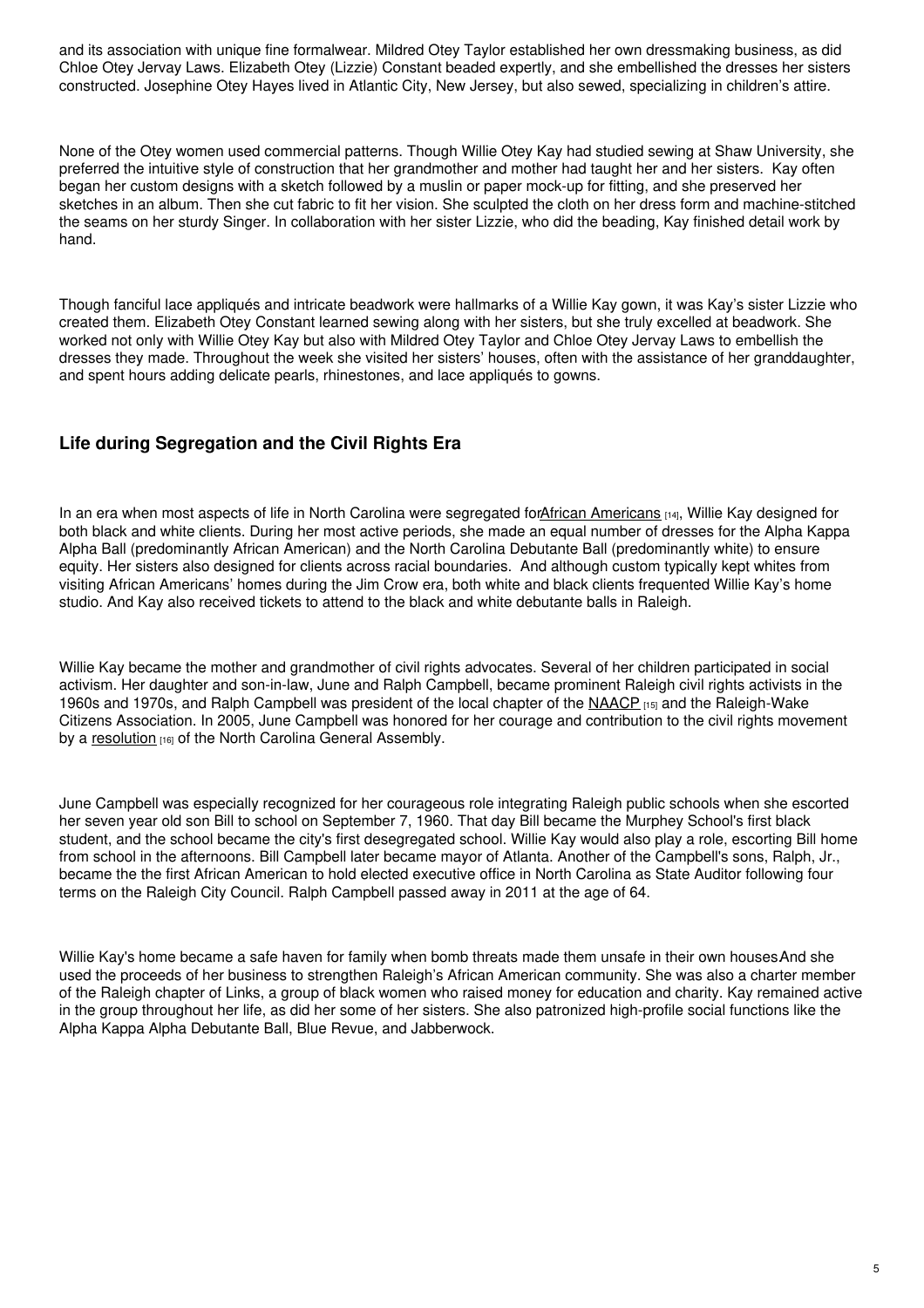

**Willie Virginia Otey (Willie Otey Kay), Gladys Cale Boyd, Comma Hunter, Elizabeth Otey, and Louise Hoover. Photograph courtesy of Ralph Campbell, Jr., collection of the State Archives of North Carolina. Item N\_93\_9\_3. Saint Ambrose Episcopal Church**

Throughout her life, Willie Kay found a spiritual home at Saint Ambrose Episcopal Church in Raleigh. The congregation was an extension of her family, and her family made up a significant proportion of the membership. She was confirmed there, married there, and participated as an active member for decades. Saint Ambrose's congregation formed in 1868, shortly after the end of slavery. The original wood frame building was built in 1879 on Lane Street. In 1900 it was moved to the corner of Cabarrus and Wilmington. The congregation moved again in 1965 to a new building in the Rochester Heights neighborhood.

The Otey sisters made vestments for Saint Ambrose, likely to celebrate the new church building, which opened in 1965. After Willie Otey Kay's death, her children dedicated a stained-glass window to her memory.

## **Sewing a legacy in Raleigh and beyond**

From governors' wives to prominent socialites, Willie Kay's clientele included a who's who of North Carolina society. Customers sometimes brought Kay expensive fabric they had purchased abroad to have dresses made. One woman bought a gown in Europe, brought it to Kay to copy, and then returned the original dress overseas.

Many women so valued their Willie Kay dresses that they planned to use them more than once. Kay commonly altered debutante dresses into wedding gowns. Some families passed down Kay dresses for use at multiple functions by several generations of women.

Willie Kay received widespread acclaim during her lifetime.*McCall's* magazine did a story on her work in 1935, and in 1951 *Life* magazine featured one of Kay's debutante gowns on its cover. Local publications also highlighted her creations, and the publicity led to even more recognition and renown. Despite her growing status, Kay maintained her signature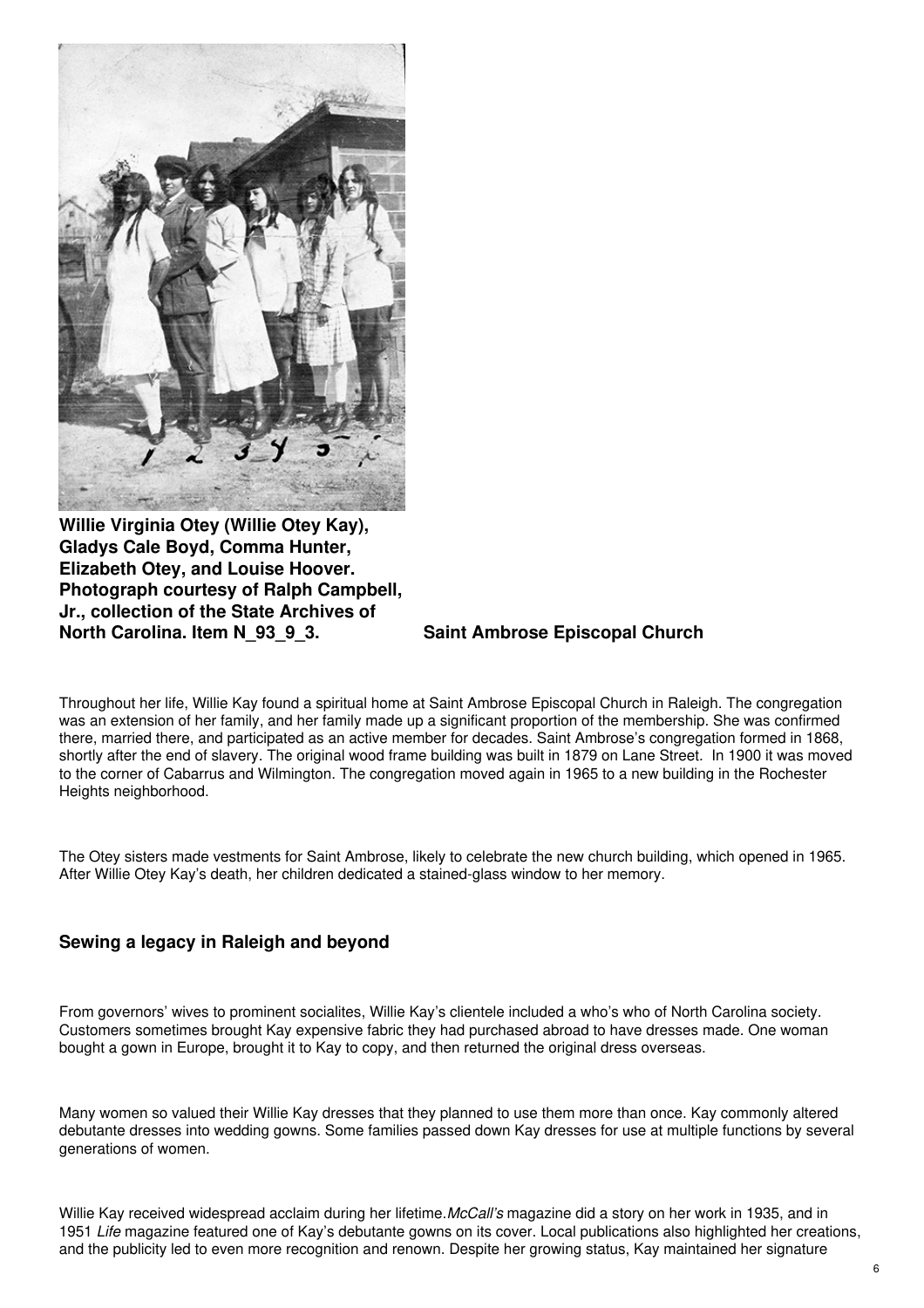humility. She carried on her business for nearly six decades, sending all five of her children to college with the proceeds, and sewing well into her 90s.

## **Children of Josephine and Henry Otey:**

- Willie Virginia Otey Kay (1894-1992)
- Elizabeth Louise Otey Constant (1895–1990)
- Mildred McKee Otey Taylor (1897–1990)
- Inez Henry Otey (1898–1917)
- Charles King Otey (1900–1945)
- Josephine Otey Hayes (1901–1972)
- Chloe Otey Jervay Laws (1904–1997)
- Henry Gaston Otey Jr. (1905–1942)

# **Children of Willie Otey and John Kay:**

Josephine Jessie Kay (1916–1918)

- Inez Otey Kay White (1918–1986)
- Gloria Clementine Kay Greene (1919–2014)
- Willie Virginia Kay (1921–1922)
- Constance Taylor Kay Journigan Wilcox (1922–1981)
- John Walcott Kay II (1923–1990)
- June Elizabeth Kay Campbell (1925–2004)

### **Oral history recordings about Willie Kay**

In 2016, the North Carolina Museum of History presented an exhibit on Willie Kay, her life and her dressmaking. Ten oral histories from people who knew her or who owned one of her creations were included in the exhibit. [Listen](https://www.youtube.com/playlist?list=PL2pN1beRTrtTnvyhdymcDkW8tXq2vJBfd) to them here. [17]

### **References:**

Reaves, Bill, and Beverly Tetterton. 1998.*Strength through struggle: the chronological and historical record of the African-American community in Wilmington, North Carolina, 1865-1950.* Wilmington, N.C.: New Hanover County Public Library.

North Carolina Museum of History. "Made Especially for You by Willie Kay," exhibit January 15-September 5, 2016. <https://www.ncmuseumofhistory.org/exhibits> [18] (accessed February 12, 2016).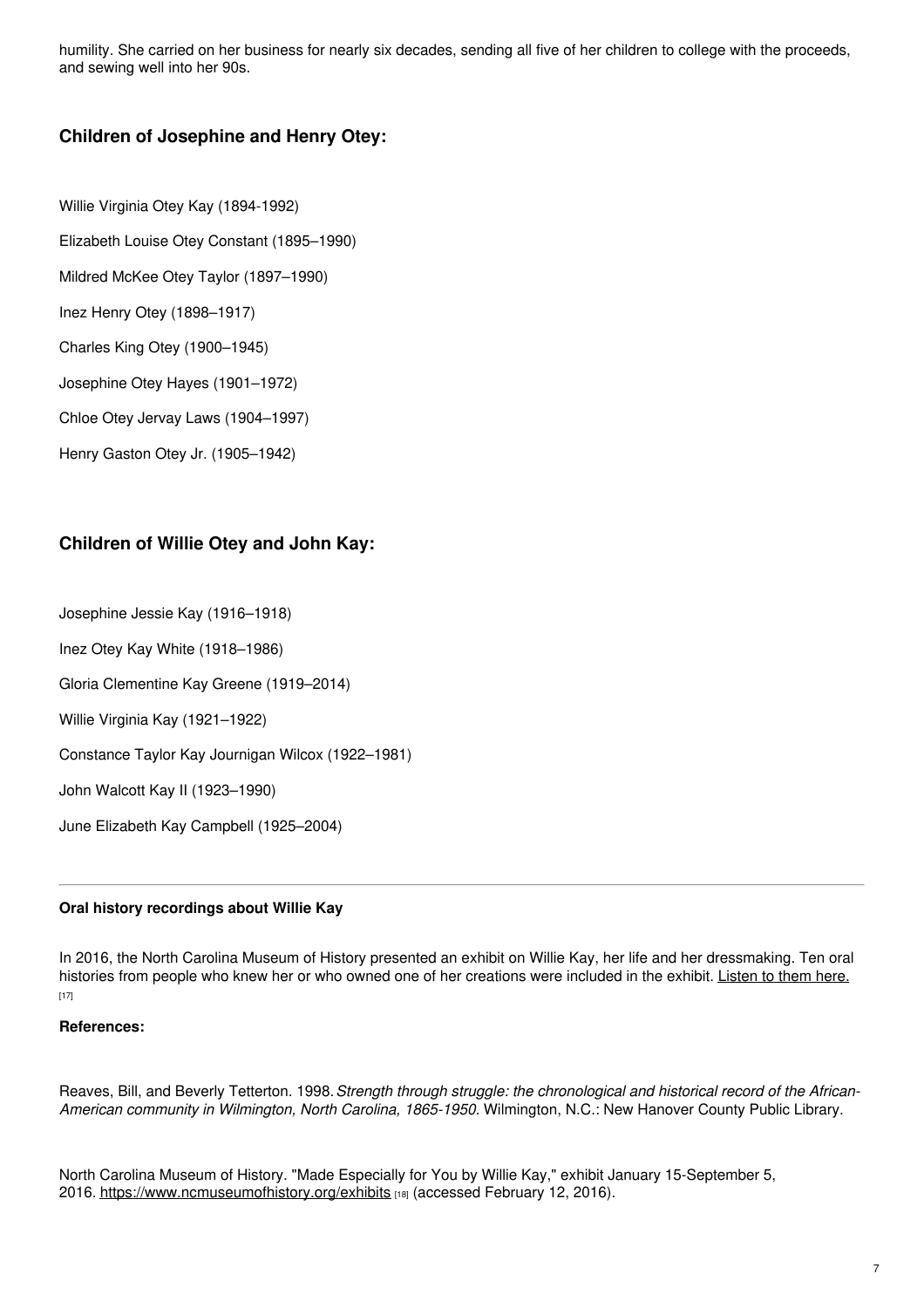Smith, Samantha. "Dressmaker was famous across Triad."*Daily News* (Jacksonville, N.C.), December 27, 2006.

Smith, Coline. "Willie Kay, Raleigh Stylist-Dressmaker, Enjoys Romance of Debut, Bridal Outfits."*News & Observer* (Raleigh, N.C.), August 27, 1949.

Associated Press. "Raleigh Dressmaker's Fame Has Spread Across Country."*Durham Morning Herald* (Durham, N.C.), September 4, 1961.

"Guests at recent luncheon at Raleigh's Downtowner Motor Inn". Photograph [includes Willie Kay, luncheon honoree].*The Carolina Times* (Durham, N.C.), February 4, 1967. [https://newspapers.digitalnc.org/lccn/sn83045120/1967-02-04/ed-](https://newspapers.digitalnc.org/lccn/sn83045120/1967-02-04/ed-1/seq-11/)1/seq-11/ [19] (accessed February 11, 2016).

"Raleigh Links to Area Meeting."*The Carolina Times* (Durham, N.C.), March 4, 1961. <https://newspapers.digitalnc.org/lccn/sn83045120/1961-03-04/ed-1/seq-7/> [20] (accessed February 12, 2016).

"Famous Designer Had Career 'Dumped into Lap'."*The Washington Afro-American*, February 13, 1951. [https://news.google.com/newspapers?nid=2238&dat=19510213&id=aEYmAAAAIBAJ...](https://news.google.com/newspapers?nid=2238&dat=19510213&id=aEYmAAAAIBAJ&sjid=qv4FAAAAIBAJ&pg=3518,3727667&hl=en) [21]

National Association of College Women, Raleigh Branch. "Raleigh National Association of College Women Presents the Chorale Groups of St. Augustine's College and Shaw University." [Friday, March 6, 1964]. [https://doczz.net/doc/1799038/raleigh-branch-national-association-of-col...](https://doczz.net/doc/1799038/raleigh-branch-national-association-of-college-women) [22] (accessed February 12, 2016).

Waggoner, Martha. "Woven of dignity: Black seamstress' legacy on display."*The Dallas Morning News*. February 11, 2016.

"Mt. Hope Cemetery Map and Walking Tour." [http://rccpreservation.org/wp-content/uploads/2015/05/Mt-Hope-Map-and-](http://rccpreservation.org/wp-content/uploads/2015/05/Mt-Hope-Map-and-Walking-Tour-.pdf)Wa... [23] (accessed February 12, 2016).

Associated Press. "Raleigh Dressmaker's Fame Has Spread Across Country."*Durham Morning Herald,"* (Durham, N.C.), September 4, 1961.

Smith, Samantha Thompson. "The bride princess."*The News & Observer*, December 18, 2006.

McLaurin, Alison K. "Willey Otey Kay, dressmaker."*The News & Observer* (Raleigh, N.C.), September 29, 1992.

Shaw University. *Shaw University Bulletin: Alumni Number with Founder's Day Announcements*, Vol. XXXII, October 1962. <https://archive.org/details/shawuniversitybualum1962/mode/2up?view=theater> [24] (accessed February 11, 2016).

"Dr. John Walcott Kay." Photograph. ca. 1910. New Hanover County Public Library. <https://cdm16072.contentdm.oclc.org/digital/collection/p16072coll5/id/299> [25] (accessed February 12, 2016).

Leonard Medical School, Shaw University. *Twenty-Eighth Annual Catalog of The Officers and Students of the Leonard Medical School, The Medical Department of Shaw University.* Edwards & Broughton Printing Company, Raleigh, N.C.: 1908. [https://archive.org/details/shawuniversityli19081910/page/n5/mode/2up?vi...](https://archive.org/details/shawuniversityli19081910/page/n5/mode/2up?view=theater) [26] (accessed February 11, 2016).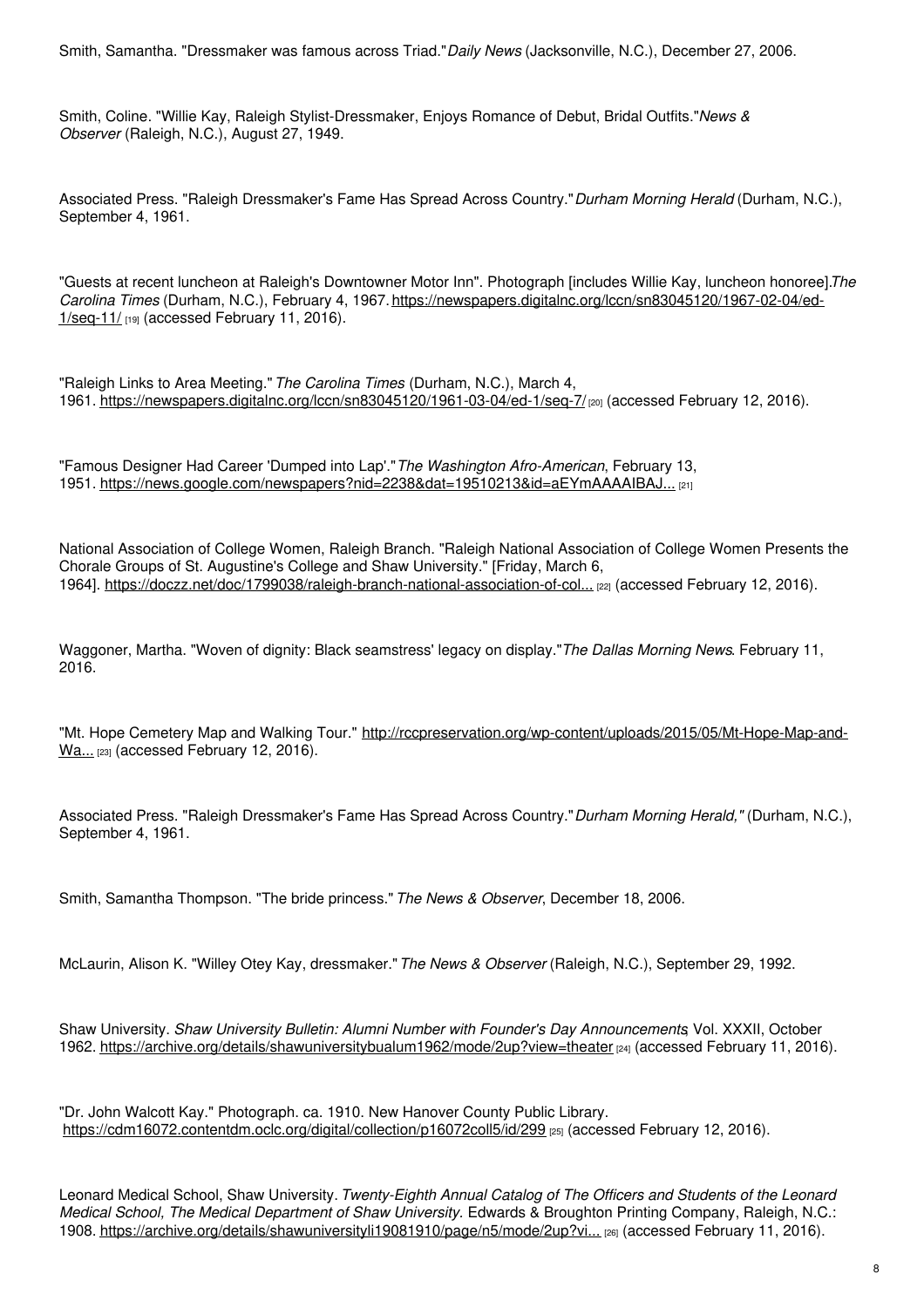Freeman, Minnie H. (Mrs.). "Women's World: Of Special Interest To Feminine Readers: Report From Raleigh."*New Journal and Guide* (Norfolk, V.A.), June 26, 1954.

"Five New Links Installed in Raleigh." *New Journal and Guide* (Norfolk, V.A.), March 29, 1952.

### **Image Credits:**

"Dress, Mother of Groom." Photograph of dress made by Willie Otey Kay, 1959. Item H.1980.131.1, collection of the North Carolina Museum of History. [http://collections.ncdcr.gov/RediscoveryProficioPublicSearch/ShowItem.as...](http://collections.ncdcr.gov/RediscoveryProficioPublicSearch/ShowItem.aspx?71931+) [27] (accessed February 9, 2016).

[Willie Virginia Otey (Willie Otey Kay), Gladys Cale Boyd, Comma Hunter, Elizabeth Otey, and Louise Hoover]. Photograph. ca.1910-20s. Copy courtesy of Ralph Campbell, Jr., Raleigh, NC. Item N\_93\_9\_3, collection of the State Archives of North Carolina.

Tyree, Manly W. [Willie Otey Kay, Raleigh, NC]. Photograph. ca. 1910. Copy courtesy of Ralph Campbell, Jr., Raleigh, NC. Item N\_93\_9\_66, from the collection of the State Archives of North Carolina.

[Mrs. Willie Otey Kay making debutante dresses, Raleigh, NC.] Photograph. September4, 1974. Item NO\_9-4-1974- Fr20, *News & Observer* collection, State Archives of North Carolina. Item copyrighted. For further use, please contact the *News & Observer*.

#### **Subjects:**

[Artists](https://ncpedia.org/category/subjects/artist) [28] [Biographies](https://ncpedia.org/category/subjects/biography-term) [29] **Black and African [American](https://ncpedia.org/category/subjects/african-americans) People [30]** [Businesses](https://ncpedia.org/category/subjects/businesses) [31] Civil [Rights](https://ncpedia.org/category/subjects/civil-rights) [32] [Segregation](https://ncpedia.org/category/subjects/segregation) [33] [Women](https://ncpedia.org/category/subjects/women) [34] **Authors:** [Agan,](https://ncpedia.org/category/authors/agan-kelly) Kelly [35] [Bell-Kite,](https://ncpedia.org/category/authors/bell-kite-diana) Diana [36] **Origin - location:** New [Hanover](https://ncpedia.org/category/origin-location/coastal--7) County [37] [Wilmington](https://ncpedia.org/category/origin-location/coastal-39) [38] Wake [County](https://ncpedia.org/category/origin-location/piedmont/w) [39] [Raleigh](https://ncpedia.org/category/origin-location/piedmont-0) [40] Shaw [University](https://ncpedia.org/category/origin-location/piedmon-48) [41] **From:** North Carolina [Museum](https://ncpedia.org/category/entry-source/north-1) of History. [42]

9 February 2016 | Agan, Kelly; Bell-Kite, Diana

**Source URL:** https://ncpedia.org/kay-willie-virginia-otey

#### **Links**

9

<sup>[1]</sup> https://ncpedia.org/kay-willie-virginia-otey

<sup>[2]</sup> https://collections.ncdcr.gov/RediscoveryProficioPublicSearch/ShowItem.aspx?71931+&71931+

<sup>[3]</sup> https://ncpedia.org/national-register-historic-places-north-carolina

<sup>[4]</sup> https://ncpedia.org/north-carolina-museum-history

<sup>[5]</sup> https://ncpedia.org/history/20th-Century/african-american-civil-rights

<sup>[6]</sup> https://ncpedia.org/history/cw-1900/civil-war

<sup>[7]</sup> https://ncpedia.org/governors-mansion

<sup>[8]</sup> https://ncpedia.org/history/cw-1900/wilmington-massacre-1898

<sup>[9]</sup> https://ncpedia.org/disfranchisement

<sup>[10]</sup> https://ncpedia.org/history/20th-Century/segregation-1920s

<sup>[11]</sup> https://ncpedia.org/shaw-university [12] https://ncpedia.org/leonard-medical-school